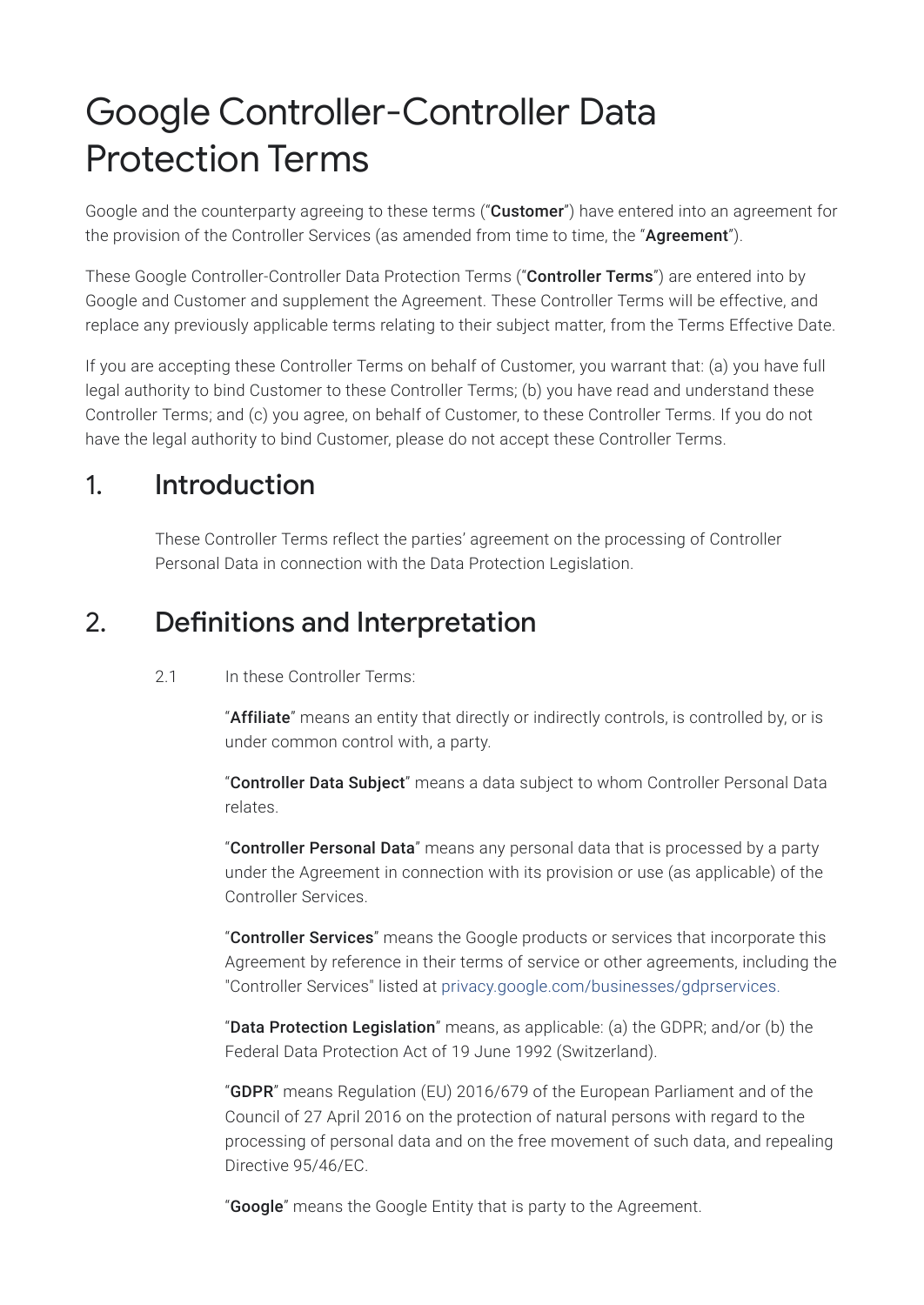"Google Entity" means Google LLC (formerly known as Google Inc.), Google Ireland Limited, or any other Affiliate of Google LLC.

"Privacy Shield" means the EU-U.S. Privacy Shield legal framework and the Swiss-U.S. Privacy Shield legal framework.

"Terms Effective Date" means, as applicable:

- (a) 25 May 2018, if Customer clicked to accept or the parties otherwise agreed to these Controller Terms before or on such date; or
- (b) the date on which Customer clicked to accept or the parties otherwise agreed to these Controller Terms, if such date is after 25 May 2018.
- 2.2 The terms "controller", "data subject", "personal data", "processing" and "processor" as used in these Controller Terms have the meanings given in the GDPR.
- 2.3 Any examples in these Controller Terms are illustrative and not the sole examples of a particular concept.
- 2.4 Any reference to a legal framework, statute or other legislative enactment is a reference to it as amended or re-enacted from time to time.

#### 3. Application of these Controller Terms

- 3.1 **Application of Data Protection Legislation**. These Controller Terms will only apply to the extent that the Data Protection Legislation applies to the processing of Controller Personal Data.
- 3.2 **Application to Controller Services**. These Controller Terms will only apply to the Controller Services for which the parties agreed to these Controller Terms (for example: (a) the Controller Services for which Customer clicked to accept these Controller Terms; or (b) if the Agreement incorporates these Controller Terms by reference, the Controller Services that are the subject of the Agreement).

### 4. Roles and Restrictions on Processing

#### 4.1 **Independent Controllers**. Each party:

- (a) is an independent controller of Controller Personal Data under the Data Protection Legislation;
- (b) will individually determine the purposes and means of its processing of Controller Personal Data; and
- (c) will comply with the obligations applicable to it under the Data Protection Legislation regarding the processing of Controller Personal Data.
- 4.2 Restrictions on Processing. Section 4.1 (Independent Controllers) will not affect any restrictions on either party's rights to use or otherwise process Controller Personal Data under the Agreement.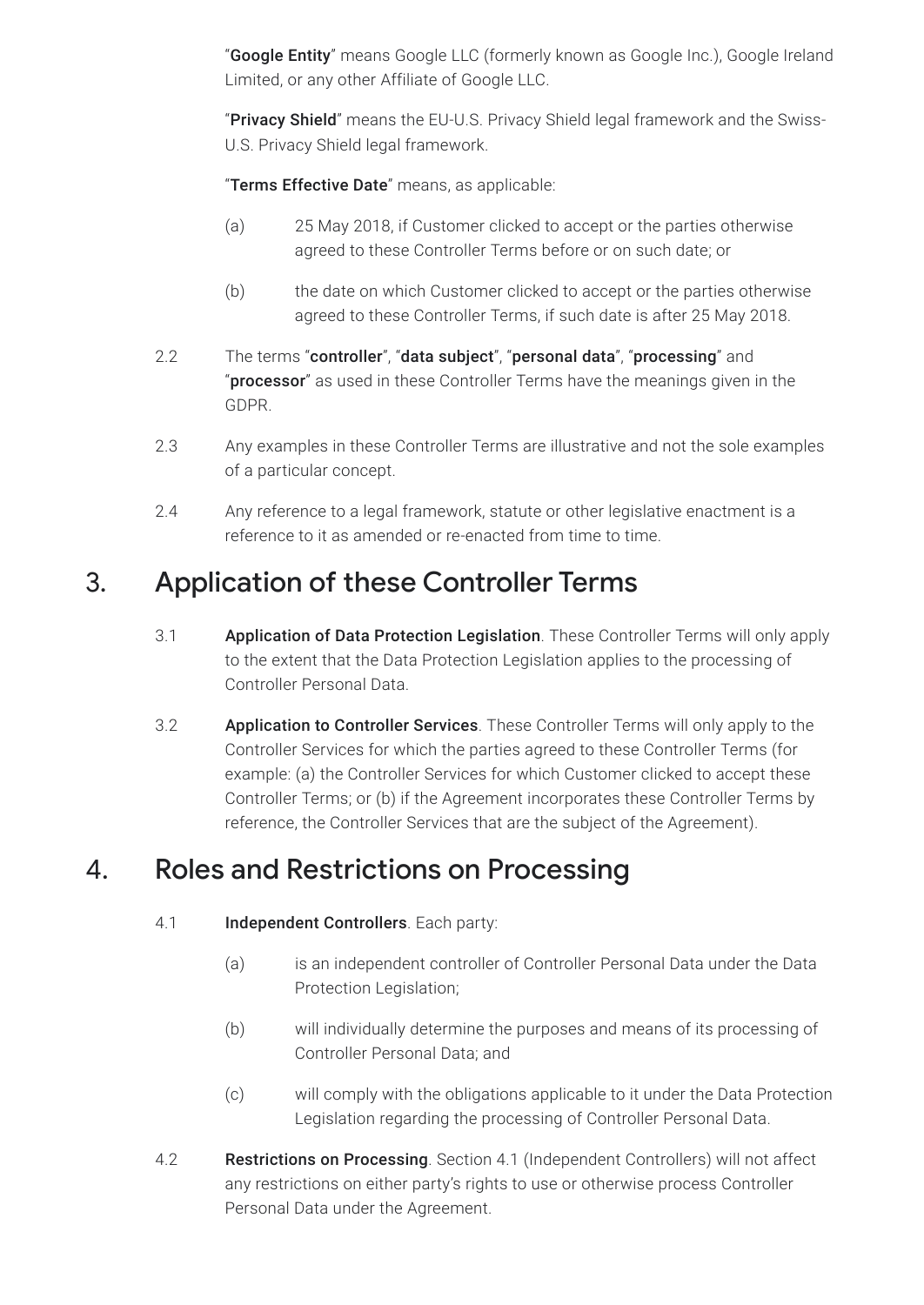### 5. Data Transfers

- 5.1 Transfers of Data Out of the European Economic Area and Switzerland. Either party may transfer Controller Personal Data outside the European Economic Area and Switzerland if it complies with the provisions on the transfer of personal data to third countries in the Data Protection Legislation.
- 5.2 Google's Privacy Shield Certification. As at the date Customer clicked to accept or the parties otherwise agreed to these Controller Terms, the parent company of the Google group, Google LLC, is certified under Privacy Shield on behalf of itself and its wholly-owned U.S. subsidiaries. This Section 5.2 (Google's Privacy Shield Certification) constitutes notice in writing from Google to Customer for the purpose of Section 6.1(c).

### 6. Privacy Shield Onward Transfer Provisions

- 6.1 Application of Section 6. Sections 6.2 (Use of Data Provider Personal Data) and 6.3 (Protection of Data Provider Personal Data) will only apply to the extent that:
	- (a) a party (the "**Data Recipient**") processes Controller Personal Data that is made available by the other party (the "Data Provider") in connection with the Agreement (such Controller Personal Data, "Data Provider Personal Data");
	- (b) the Data Provider or its Affiliate is certified under Privacy Shield; and
	- (c) the Data Provider notifies the Data Recipient of such Privacy Shield certification in writing.

#### 6.2 Use of Data Provider Personal Data.

- (a) Under the onward transfer principle under Privacy Shield, the Data Recipient will only use Data Provider Personal Data in a manner consistent with the consent provided by the relevant Controller Data Subjects.
- (b) To the extent the Data Provider fails to obtain consent from the relevant Controller Data Subjects as required under the Agreement, the Data Recipient will not be in breach of Section 6.2(a) if it uses Data Provider Personal Data consistent with the required consent.

#### 6.3 Protection of Data Provider Personal Data.

- (a) The Data Recipient will provide a level of protection for Data Provider Personal Data that is at least equivalent to that required under Privacy Shield.
- (b) If the Data Recipient determines that it cannot comply with Section 6.3(a), it will: (i) notify the Data Provider in writing; and (ii) either cease processing the Data Provider Personal Data or take reasonable and appropriate steps to remedy such non-compliance.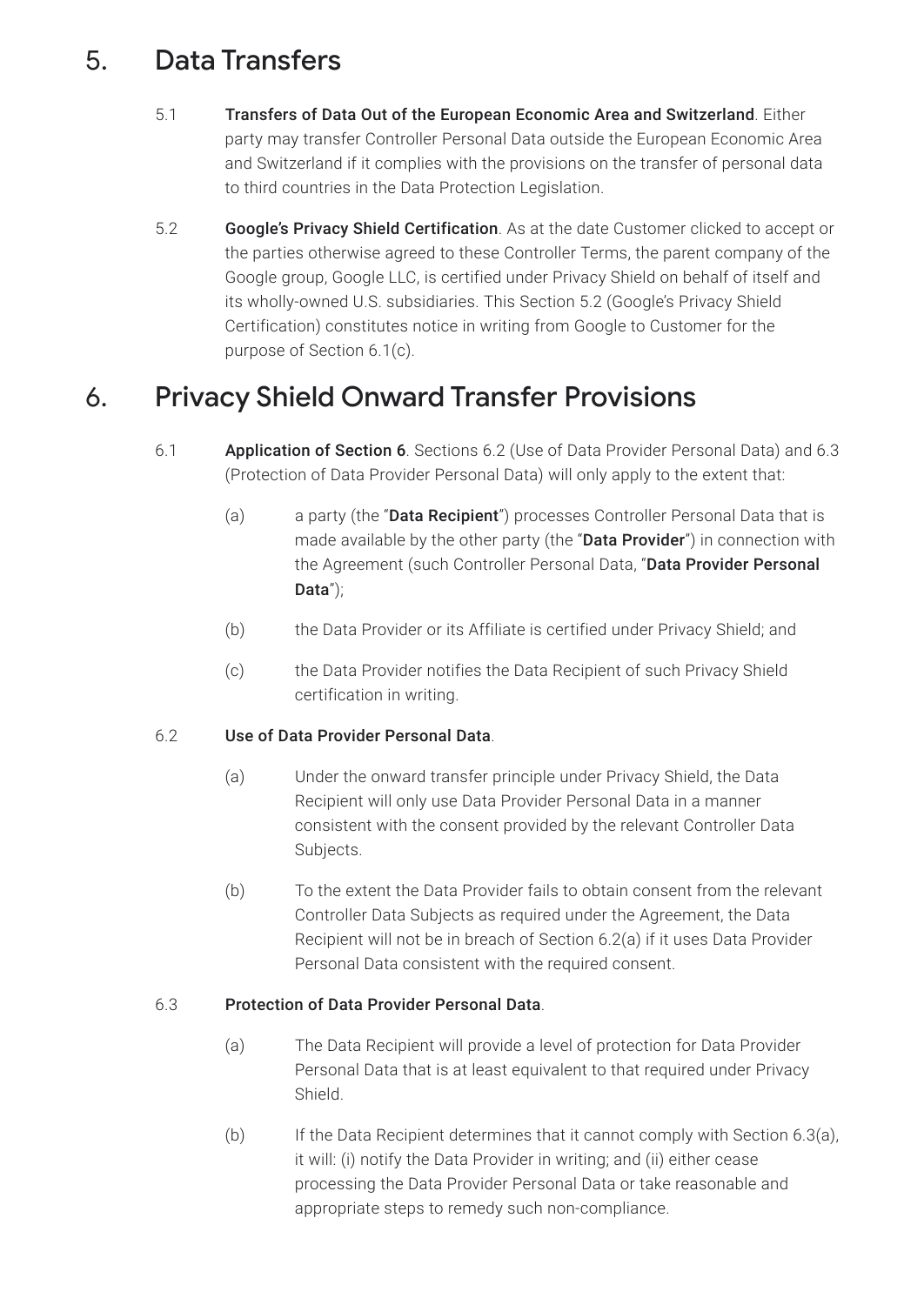# 7. Liability

If the Agreement is governed by the laws of:

- (a) a state of the United States of America, then, notwithstanding anything else in the Agreement, the total liability of either party towards the other party under or in connection with these Controller Terms will be limited to the maximum monetary or payment-based amount at which that party's liability is capped under the Agreement (for clarity, any exclusion of indemnification claims from the Agreement's limitation of liability will not apply to indemnification claims under the Agreement relating to the Data Protection Legislation); or
- (b) a jurisdiction that is not a state of the United States of America, then the liability of the parties under or in connection with these Controller Terms will be subject to the exclusions and limitations of liability in the Agreement.

### 8. Priority

- 8.1 **Effect of these Controller Terms**. If there is any conflict or inconsistency between the terms of these Controller Terms and the remainder of the Agreement then, subject to Sections 4.2 (Restrictions on Processing) and 8.2 (Processor Terms), the terms of these Controller Terms will govern. Subject to the amendments in these Controller Terms, the Agreement remains in full force and effect.
- 8.2 **Processor Terms**. These Controller Terms will not affect any separate terms between Google and Customer reflecting a controller-processor relationship for a service other than the Controller Services.

## 9. Changes to these Controller Terms

- 9.1 Changes to Controller Services in Scope. Google may only change the list of potential Controller Services at [privacy.google.com/businesses/gdprservices:](https://privacy.google.com/businesses/gdprservices)
	- (a) to reflect a change to the name of a service;
	- (b) to add a new service; or
	- (c) to remove a service where either: (i) all contracts for the provision of that service are terminated; or (ii) Google has Customer's consent.
- 9.2 **Changes to Controller Terms**. Google may change these Controller Terms if the change:
	- (a) is as described in Section 9.1 (Changes to Controller Services in Scope);
	- (b) is required to comply with applicable law, applicable regulation, a court order or guidance issued by a governmental regulator or agency; or
	- (c) does not: (i) seek to alter the categorisation of the parties as independent controllers of Controller Personal Data under the Data Protection Legislation; (ii) expand the scope of, or remove any restrictions on, either party's rights to use or otherwise process Controller Personal Data; or (iii)